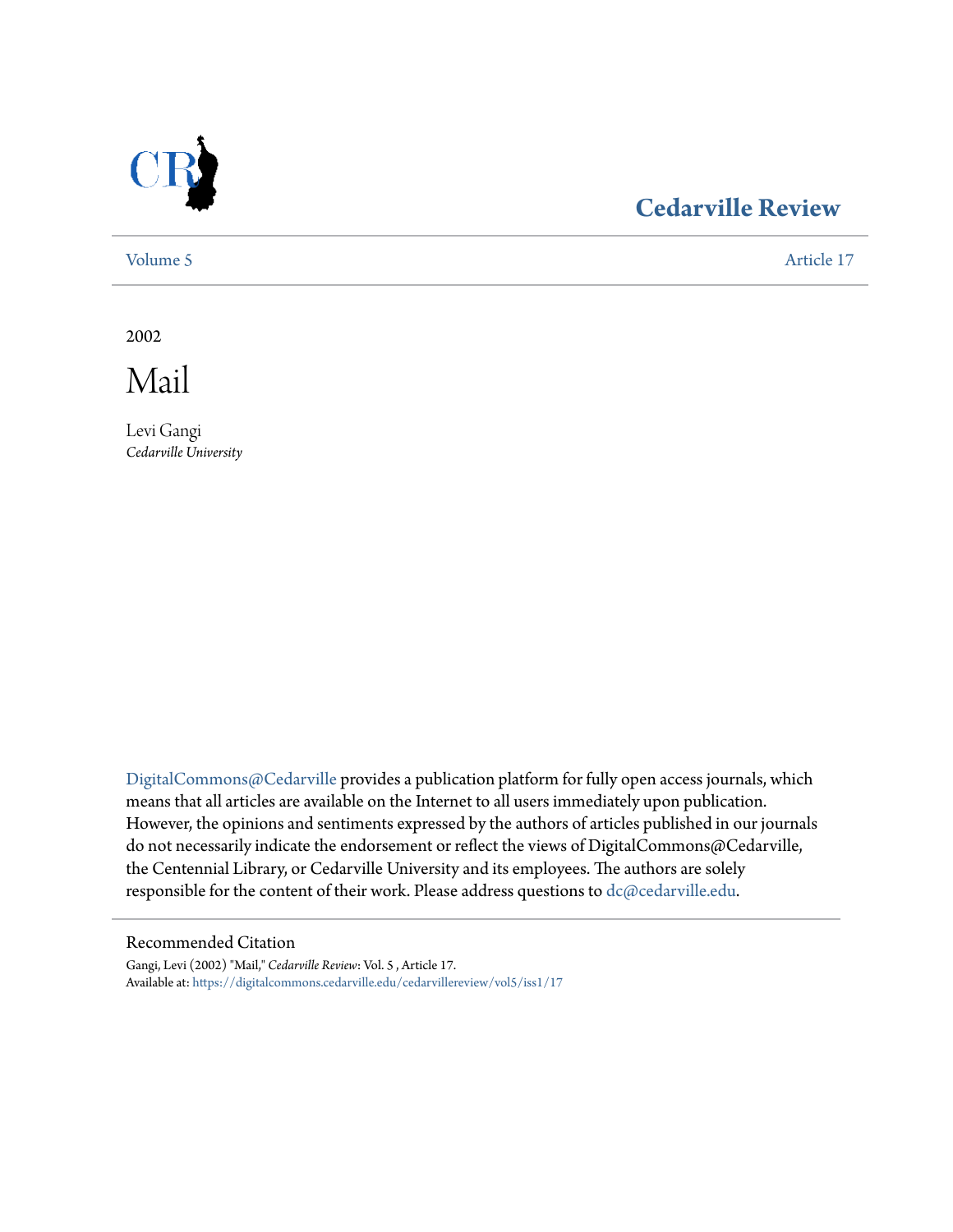# Mail

Browse the contents of [this issue](https://digitalcommons.cedarville.edu/cedarvillereview/vol5/iss1) of *Cedarville Review*.

### **Keywords**

Creative writing, fiction

### **Creative Commons License**  $\bigcirc$   $\circ$

This work is licensed under a [Creative Commons Attribution-Noncommercial-No Derivative Works 4.0](http://creativecommons.org/licenses/by-nc-nd/4.0/) [License.](http://creativecommons.org/licenses/by-nc-nd/4.0/)

#### **About the Contributor (Optional)**

Levi Gangi is a senior English major. "Think of me what you will, I've got a little space to fill."

Follow this and additional works at: [https://digitalcommons.cedarville.edu/cedarvillereview](https://digitalcommons.cedarville.edu/cedarvillereview?utm_source=digitalcommons.cedarville.edu%2Fcedarvillereview%2Fvol5%2Fiss1%2F17&utm_medium=PDF&utm_campaign=PDFCoverPages)



Part of the <u>[Fiction Commons](http://network.bepress.com/hgg/discipline/1151?utm_source=digitalcommons.cedarville.edu%2Fcedarvillereview%2Fvol5%2Fiss1%2F17&utm_medium=PDF&utm_campaign=PDFCoverPages)</u>

This fiction is available in Cedarville Review: [https://digitalcommons.cedarville.edu/cedarvillereview/vol5/iss1/17](https://digitalcommons.cedarville.edu/cedarvillereview/vol5/iss1/17?utm_source=digitalcommons.cedarville.edu%2Fcedarvillereview%2Fvol5%2Fiss1%2F17&utm_medium=PDF&utm_campaign=PDFCoverPages)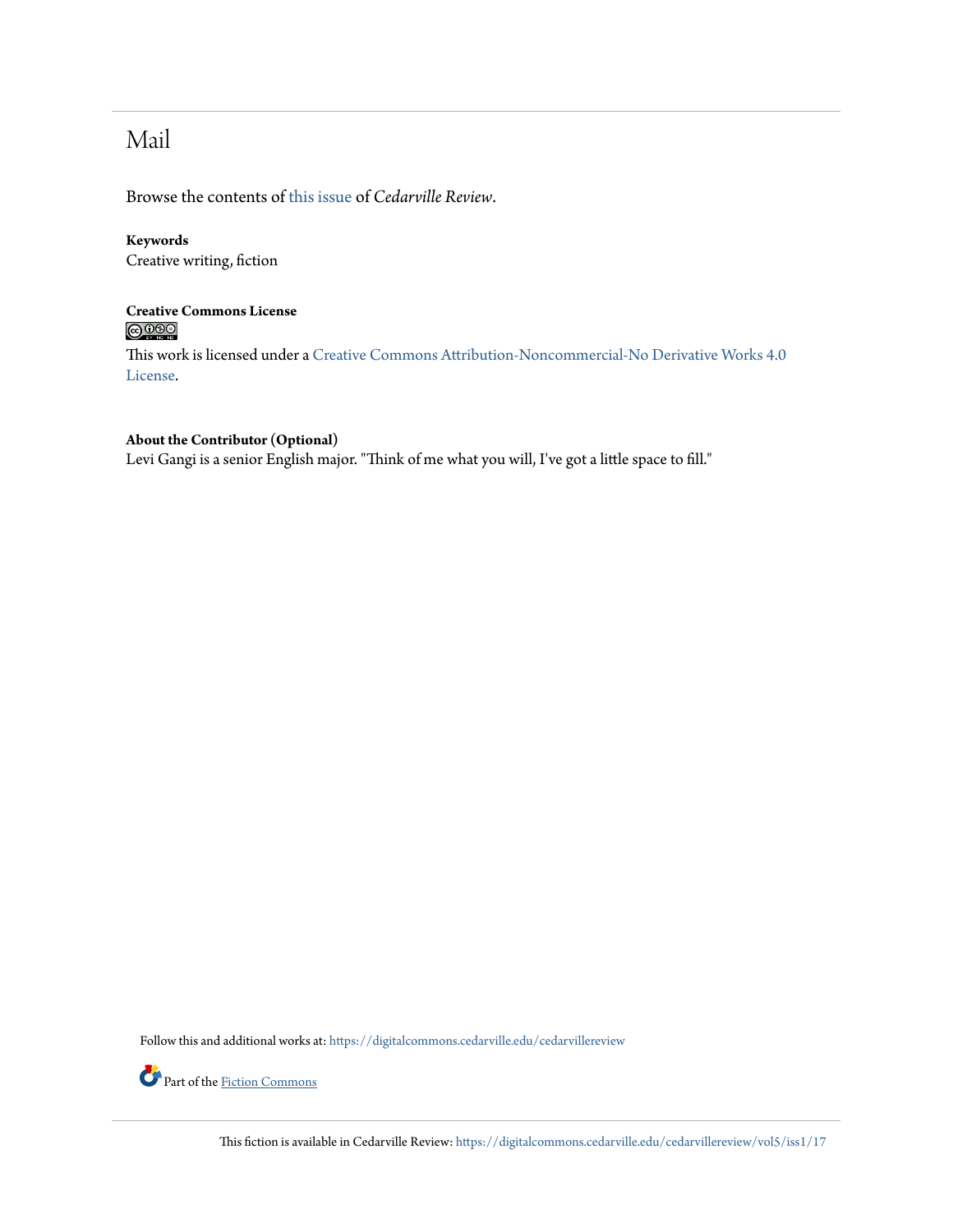## **Mail**  Levi Gangi

Haley lingered for a moment at the door, absentmindedly turning the doorknob back and forth. She looked in every direction but his, pretending to take an interest in the neighbor who cursed emphatically as he fumbled underneath his jacked upl975 Le Mans. Preston shifted his weight back and forth, aware that she felt his lack of something to say, something to end it all. She certainly wasn't going to say anything else; their whole talk had been awkward enough.

He took quick little breaths and let them out in a kind of sigh, trying to prolong the moment by giving her the impression that he was about to tell her something that would be worth her staying around to hear. Cold air rushed past them, through them, escaping from the apartment out into the thick Virginia heat. He saw her shiver slightly as she began to inch away from the doorway. It was over.

22

"I'm sorry about all of this," he said. As if it had all been some kind of mutual agreement.

Taking her opportunity before his breathing charade could start again, Haley moved down the sidewalk and flicked open her car door, giving him an apologetic look that seemed to whisper, "I'm sorry too, but, you know."

*No, I really don't know.* He closed the door and retreated to the couch. His stomach turned and he felt the urge to sleep for a long, long time. This sort of

menacing irony had left him helpless before. A year ago an old tourist couple had run the yield sign on North Boundary Street and broad sided his car, sending the old man to the hospital. Naturally Preston felt bad, even went and visited him once, but the story had arisen from the disgruntled fellow's wife that following the accident, Preston had cursed out her husband enough to give him a minor nervous breakdown. Absurd and untrue as it was, when he walked into the hospital room he received glares and a chorus of condescending throat clearings from the family members who stood vigil around the not-so-injured man's bed. The gray-faced wife whispered something in hostility to those around her and then approached him. She had addressed him as one would a fourth grader who just knocked someone's glasses off and stepped on them.

"I don't know why you young people think you have such license to do and say as you please, but you've left my husband with far more than just physical injury."

#### "Excuse me?"

"It's unfortunate that you're still able to receive insurance money. We'd like you to leave before Arnold sees you and becomes distressed."

Just as he had that day, Preston now felt the bitter taste of what he really wanted to say swirling in his throat, unable to find a voice. Then he had been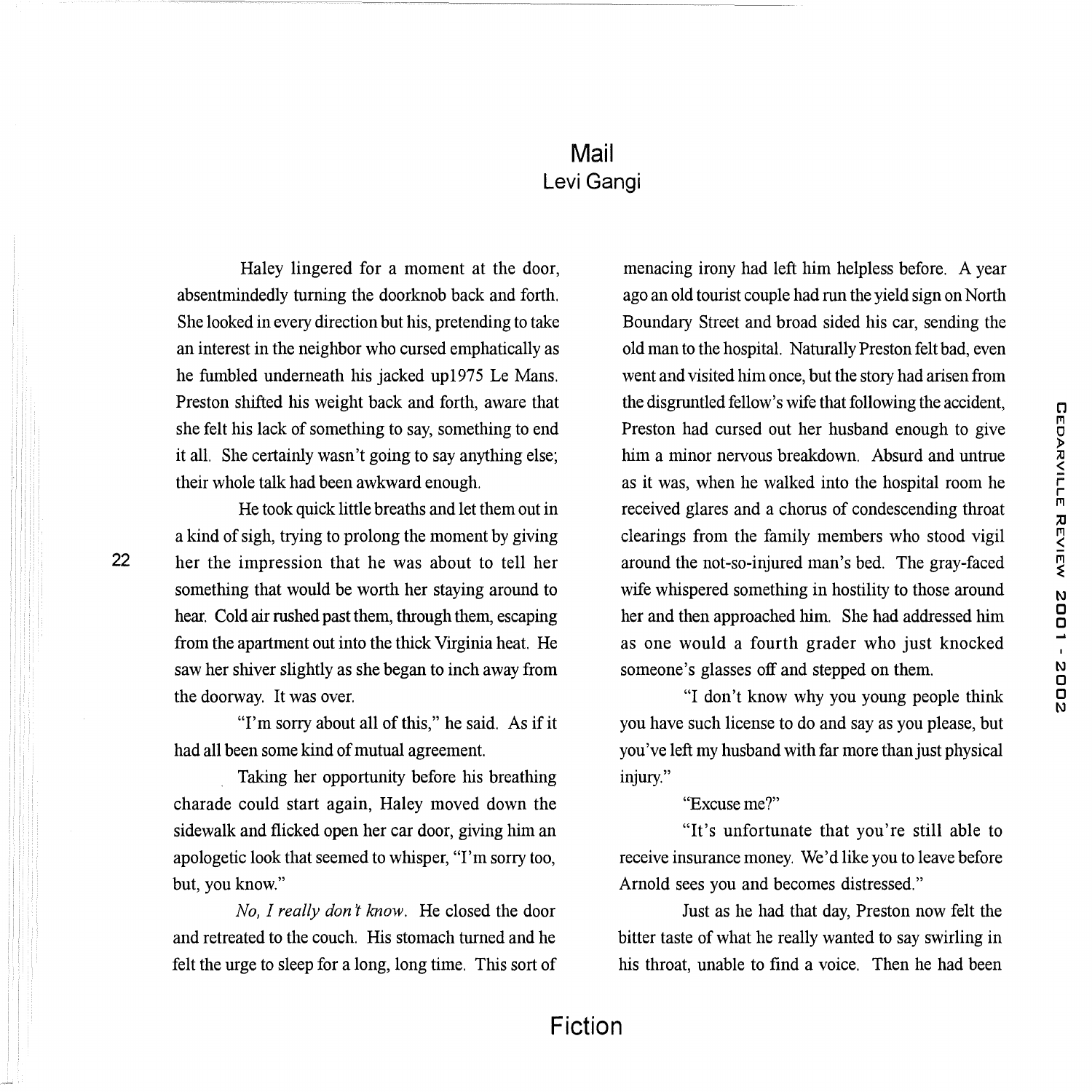wrongfully accused; today his ex-girlfriend had made a fool out of him.

He reclined into the couch's broken arm and stared out the window. Def Leppard's greatest hits minus a base line crackled out of the Le Mans's tinny speakers. As if sleeping with the new assistant professor of history wasn't enough, the bastard had sent Haley to Mobil one night wearing a sweatshirt from his alma mater to buy a frozen pizza and some condoms. That's how Preston had found out about them. Josh, his senior research partner, had joked to him on the way to Second Street's how come Haley got off not saying hello to people she knew in public, and what was up with "ribbed for pleasure?" Preston had caught a cab home, but he hadn't broken it off that night. He was still stewing over it the next night when Haley came over to watch a movie and had asked him if he wanted to help her finish off some leftover pizza. He had just asked her to leave, and he hadn't seen her again until today. He guessed she must have gotten the drift that he knew.

*Why did she have to bring over the damn pizza?* Absolutely unbelievable. Preston had known Haley for a long time, but he never would have expected something like that from her. She had changed a lot in the past few months, and he was just starting to see it now. He remembered things; one night on the phone he had been explaining how his mother was having a tough go of it  $-$  her management job wasn't panning out and she might not be able to help him with grad school rent in Buffalo next semester - and he had begun to wonder if Haley was even listening. Finally she

laughed out loud when he hadn't said anything remotely  $funny - she was watching TV$ . He hated that more than anything, and she knew that. It was so impersonal. Then last month he had gone to a party looking for her and found her hammered, sprawled listlessly on a couch with some guy next to her trying to get what he could. Preston had dragged her out to the car and dropped her off at her apartment, and the next day she didn't even remember seeing him at all. She had apologized up and down, and he just wrote off stuff like that when it happened; he had learned to trust Haley. Trust was something that came as an automatic to him after knowing someone so long. But now he was paying the price.

The doorbell clanged  $-$  two quick high pitch rattles. Preston knew who it was, and so he took his time getting to the door. He liked J. T., in a neighborish sort of way, but he definitely wasn't someone with whom Preston felt compelled to discuss life and love. He gathered his thoughts up and canned them before opening the door. J.T. was slumped against the doorpost, casting a fond look at his old relic. He kept his eyes on his car as Preston addressed him.

23

"How's it coming?"

"Well, she's fightin' me all right. But I got her right where I want her now, just needs some more tinkerin' here and there and she'll be back on her legs again. Driveable now, anyways. I kept the windows open all day to air her out, so that oil smell's pretty well gone. I spilled some in there last week, an' ol' Henry fussed so much about it that I almost dropped him off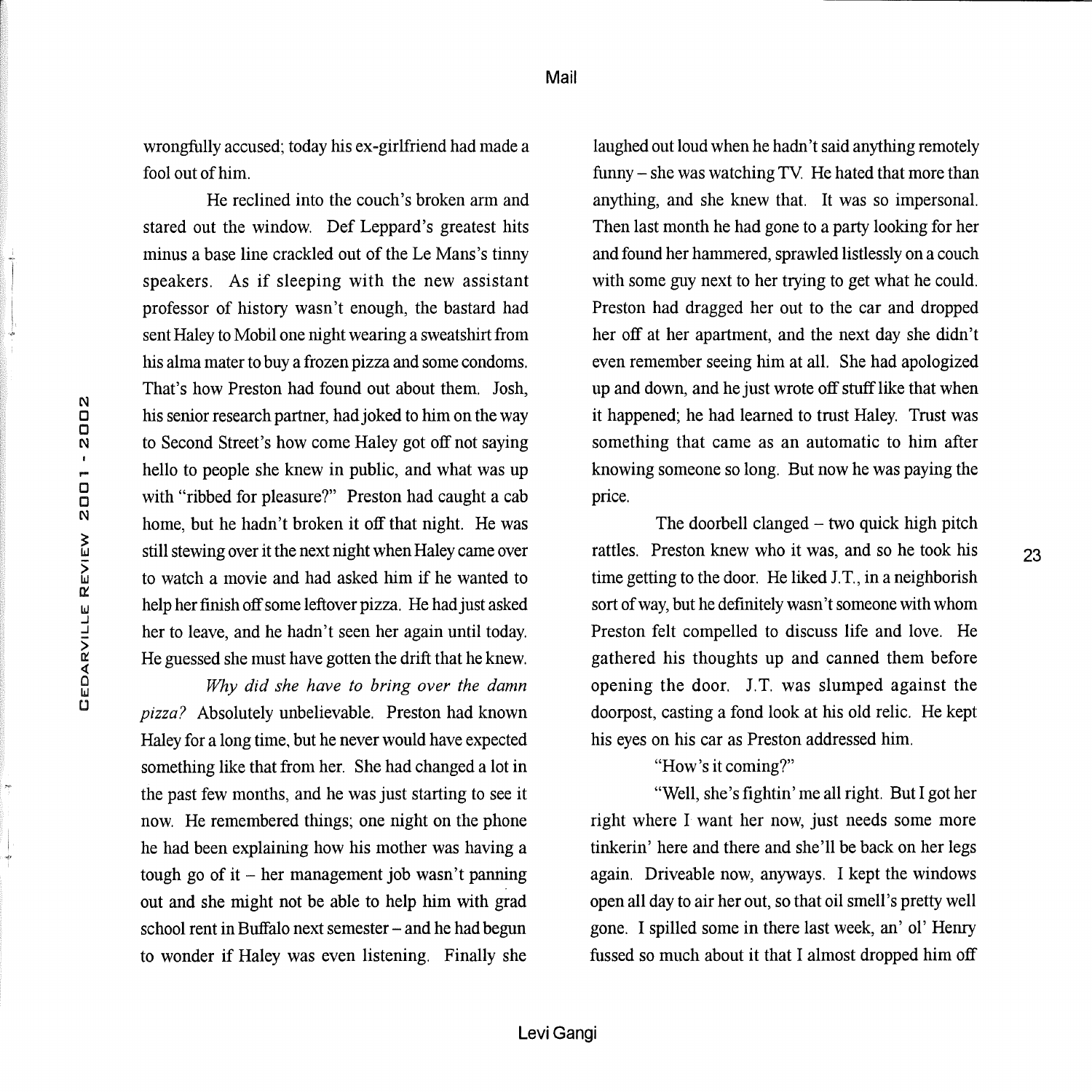on the side of the road 'stead of takin' him all the way home. He's a cranky s.o.b., always tries to get me in trouble for sortin' the mail wrong." He reached up and wiped his forearm across his chin, adjusting his posture so he faced Preston. He had a gaunt figure, lean but with skin too ruggedly tan to make him look skinny. His uneven complexion matched the threadbare white t-shirt and gray jeans, and his thick black hair grew over his ears and stuck off the back of his head like a shag carpet. A mesh cap would have rounded out his appearance, but he never wore hats - "Don't want to lose my hair before I have to," was what he said. He shoved his hands into his back pockets, and his face asked the question before he spoke the words. "Wanna take her for a ride?"

Anyone else in the apartment complex would have declined, but then J.T. wouldn't have asked anyone else to ride in his car. "I don't have nothin' 'gainst ivy leaguers, but it's hard to find a one who's real all the way through." Preston didn't know whether J.T. thought he was real all the way through or not; but in Preston's favor, the only doorbell J.T. ever rang was number seventeen.

"Yeah, give me a second to grab a jacket." Preston moved away from the door.

"What're you nuts? Man, it's steamin' out here. I'd walk around naked if I didn't think someone'd turn me in." He pushed off from the doorway and went to fire up the Le Mans. Preston didn't plan on wearing the jacket, but since the night Haley stopped over with that damn pizza he had just started bringing it wherever

he went. It was nice to have something to carry around.

They drove around for a while, J.T. carrying the conversation by explaining where the various odd engine noises were coming from. Preston hummed and nodded, uninterested but glad for J.T.'s company. He had never really appreciated his neighbor's company before; he didn't mind it but he had never really thought twice about it. J.T. knew nothing that had happened, nothing about Haley or the history professor. In fact, he wondered whether J.T. really knew anything about him at all. Maybe that was a good thing; J.T. never talked about much besides cars, the U.S Mail, and ECHL hockey. Preston cracked the window to let out some of the heat. It felt good not to be treated like a wounded duck or like someone who needed a whole lot of alcohol.

Ý.

GEDARVILLE REVIEW 2001 - 2002

J.T. pulled up at Napa Auto for some parts, and Preston grabbed his jacket and walked across the street to the gas station. He knew the girl behind the counter, Gina, and he nodded toward her as he walked over to the coolers. She eyed his jacket, and her voice carried past the snack aisle.

"You hear about the break-in over at the commuter student house?"

"No, was it bad?" Where the hell's the Snapple? He rummaged around the case, clanking the bottles all around. He stood for a minute with his head bowed, letting the frigid air dry the sweat on his forehead. Finally he sighed and grabbed some generic fruit juice. As he headed back toward the counter, Gina began to assail him with the details of the break in. He stood back and looked at her as she went off about the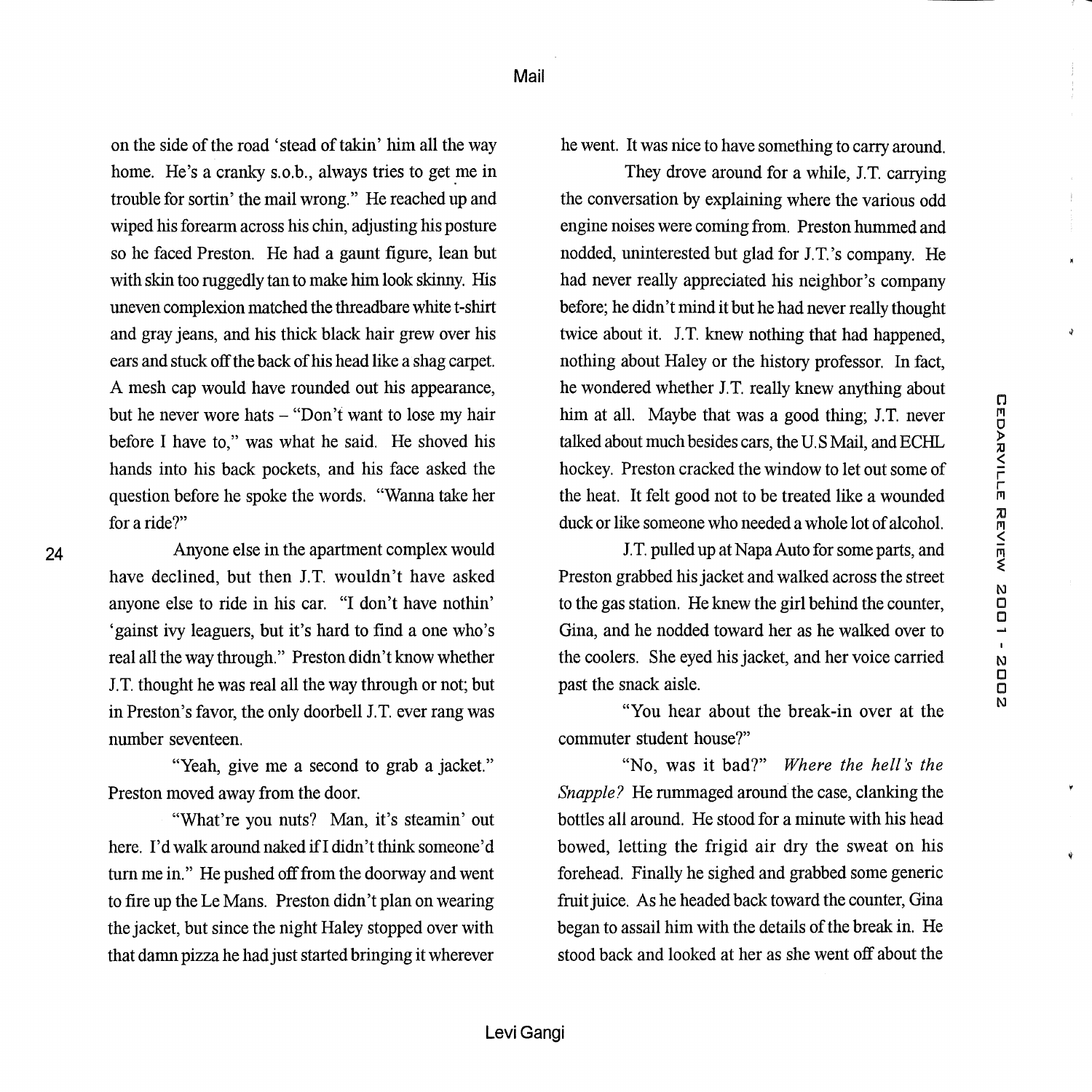Mail

whole affair. Gina had gone out on a double date once, sophomore year, with Preston and Haley; she was one of Josh's "projects," although she wasn't one to have guessed it. He remembered how Haley had eyed him from across the table at the restaurant, trying to get him to hurry up and finish so they could make an excuse and leave. Gina had already spilled her drink all over Haley's entrée in the heat of one of her stories. Preston had done all he could not to burst out laughing at Haley's painfully overdramatic facial expressions; she was just so *cute.* At her apartment later that night he discovered that Haley had a bigger U2 collection than he did. They danced to "One" in her living room. "This is the first time I've ever kissed a girl," he lied. She laughed, they danced some more and she told him he'd never want to kiss another.

Preston paid for the drink and stepped back out into the heat without giving Gina a chance to ask any more questions. He walked across the street and got back into the Le Mans. J. T. was still in the store; he always took his time wherever he went. "People always pushin' past me to get nowhere," he liked to say. "I bet I'm savin' least ten years on my life by keepin' my heart rate steady all day long." The thing was that he actually did it. Preston had never seen him in a rush to do anything or go anywhere. He knew that well enough not to ask J. T. to work on his Nissan.

They drove back to the apartments, and J.T. asked Preston in for a drink to "beat the heat." It was barely five o' clock; the brutal sunlight was just starting to ease up. Preston sipped a Busch and felt the weight

of everything that had happened pulling his insides toward the floor. He hated that feeling, that sickening pressure that just wouldn't go away. It was one of those things that didn't get better the more you experienced it.

J. T. talked for a few minutes about the threat of mail bombs. "Happened down in North Carolina not too long ago. Ifl don't come back one day, well you'll know what happened - gets me kinda scared, some days. Hard to believe all the damn sickos that're out there." He finished up his beer and stuck the empty bottle back into the cardboard holder. Then he did what he always did when he didn't have anything else to say, he cleared his throat and said "Well," and then went over and turned the TV on. Preston stuck his empty bottle into the cardboard and got up to leave, then stood by the TV for a minute to be polite. He looked at the plaque hung above the entertainment center. U.S. Mail Dedicated Employee, Jeffrey Taylor DuBoise, Ten Years Service. He read it again. *Dubois.* They could've gotten his name right.

Josh and Derek came over a couple of nights later, and Derek put in *Lethal Weapon 4.* Afterward, they went out for a Food Lion raid. Preston drove. He always drove when they went out at night, and Josh started complaining and proved why.

"You got that light - shit, dude. You always stop. There's no one around." He stuck his head up front. "It's almost one o'clock, and *no comprende las Coronas* after one, man."

Derek rolled his eyes. "Quit with the Spanish,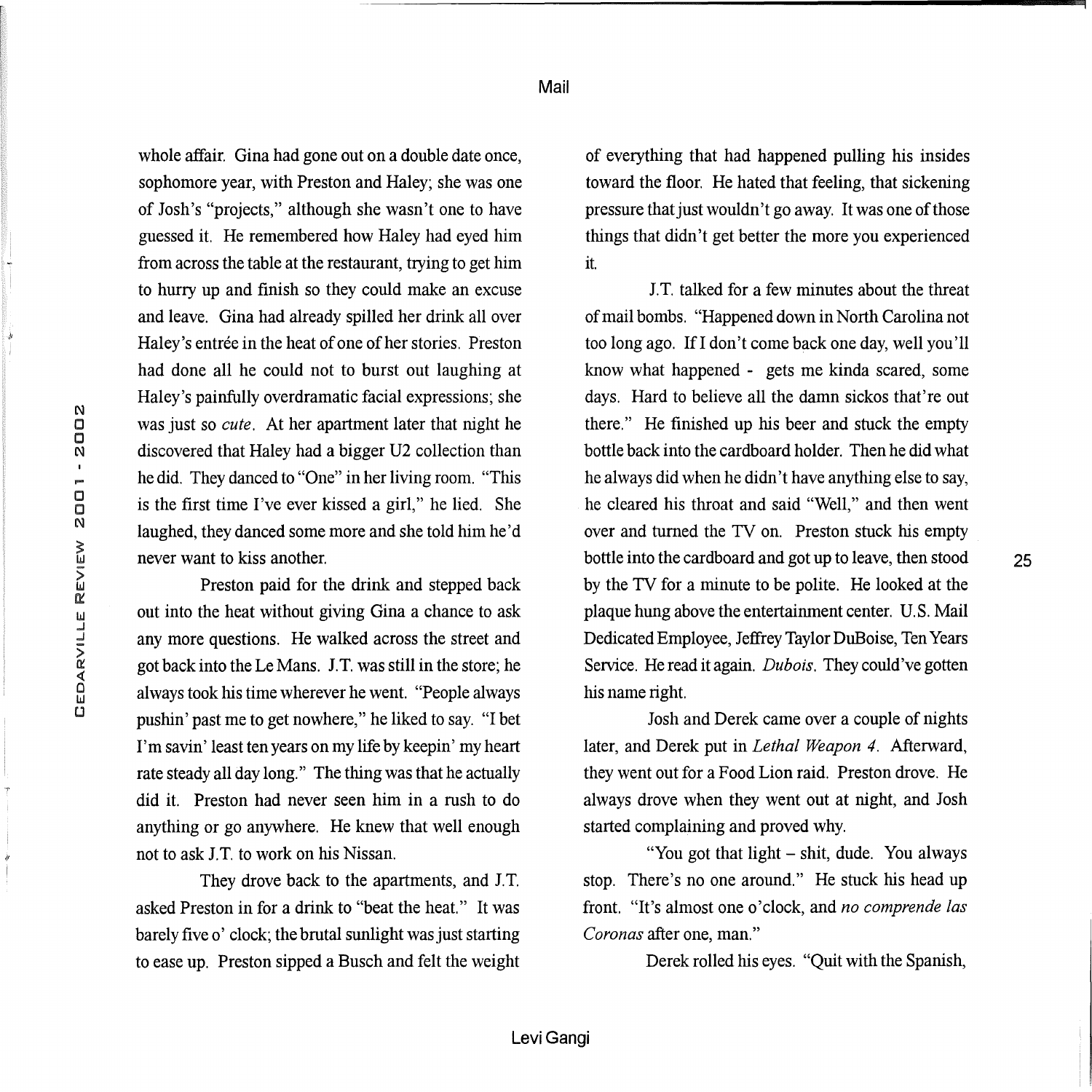C1 1"11 0 )> ;c

inne Beview.

N CJ CJ

N CJ CJ N

Josh, you don't even know what you're saying, and you never get it right." Josh started talking mockingly in Spanish, and Derek yelled over him. "And who's gonna pay for Corona? That's expensive, and I know for a fact that you're freakin' broke."

The Nissan pulled into Food Lion and the three jumped out. Preston told them to cool it in the store, he didn't want to get kicked out. Derek and Josh made a beeline for the beer, and Preston stopped to grab some Gatorade. He definitely wasn't drinking with them again, not for a while. Preston read the prices underneath the bottles and reached into his pocket to pull out a handful of change. Then his eye caught some movement in the glass reflection next to him. He turned his head, and somehow kept everything in.

"Hey." Haley leaned up against the drink case and started squeaking her tennis shoes on the tile. He immediately realized that he didn't have his jacket with him

"Preston, I'm sorry about the other day. I just didn't know what else to say." She seemed a whole lot different; the distance was gone. She always looked good to him with her hair in a ponytail and her blue sweatshirt on and that only made it worse. He closed the door and counted the Gatorades in his basket, then looked up into her face. *So much like before.* 

"Seriously, I didn't know what else to say either. I just...Haley I don't know what to think anymore." He felt like he was in a blender.

"Listen, I just have to say this. I really don't want to lose you, Preston. I don't know what will

happen but I know that it's been hard not having you to talk to. I almost called you that night." She sounded tired. "Everything's been going crazy lately." She made an awkward movement and for a second Preston thought she was going to grab his hand. She didn't, but he shoved it into his pocket anyway and started fishing through his change again. *This can't be happening.* Everything was rushing to the top of his stomach. He fought against the urge to let his guard down.

"Haley, I just need some time. I'm just really confused, I don't even understand ... this." He motioned toward her.

"I know, I. .. " She bit her lip. "Can I see you tomorrow and we'll just talk? I just want to talk, Preston. You know that wasn't really me the other day."

"Yeah, sure, I mean, I think we need to." The glimmer was too bright to pass up. He grabbed onto it with both hands, and she told him she'd stop over at his house after work. For a second, just a brief second, he thought she mouthed, "I love you" as her eyes left him. On the way home he didn't tell the guys what had happened. He had no idea what he was going to do, and talking to them might only give him a worse headache than he already had.

*What am I supposed to think now?* He sat against the broken couch arm, absently staring at the TY, trying to convince himself that she was for real. He so badly wanted to believe it. She said she had *almost*  called ... so why hadn't she? It was just by chance that they met at the store, would she have called him

Mail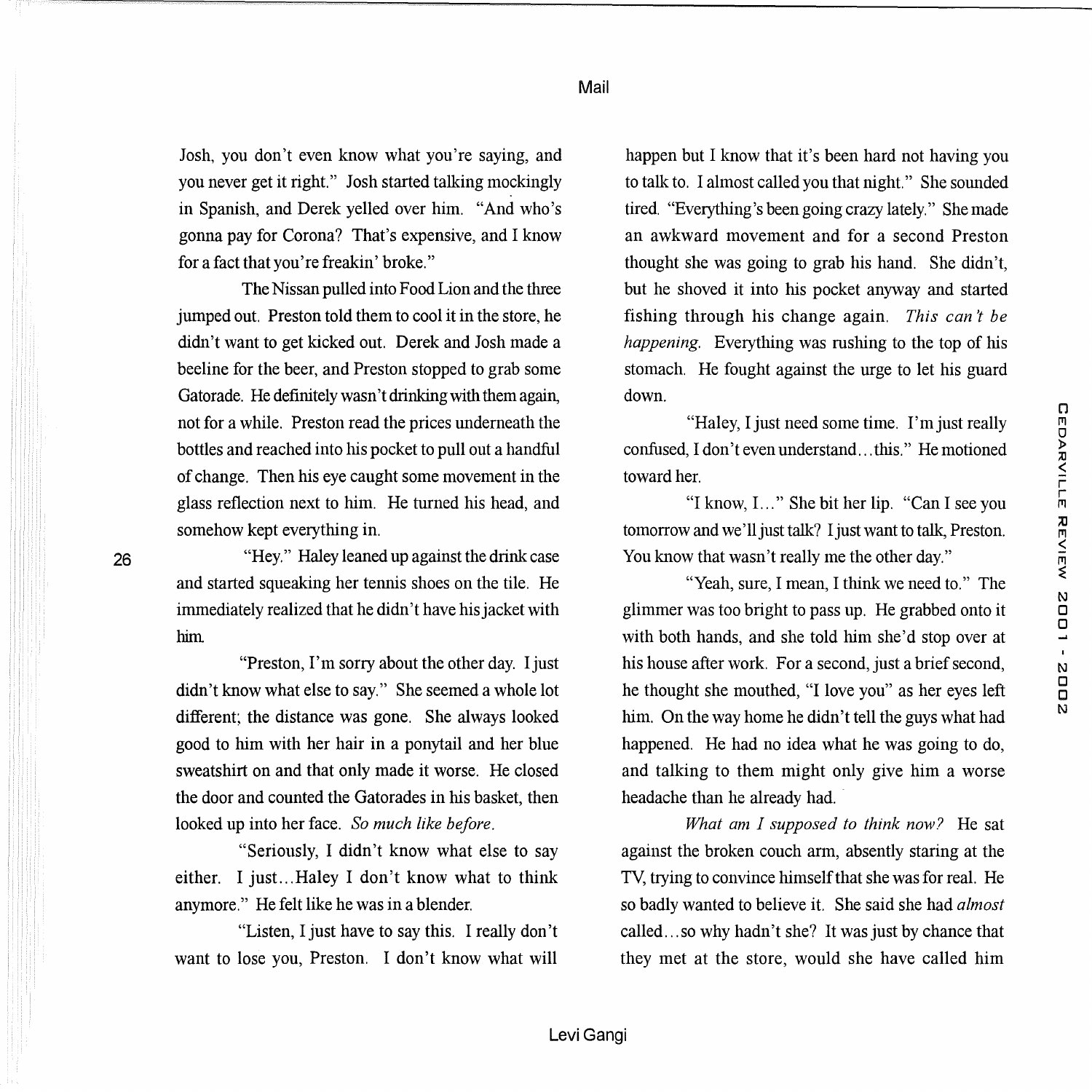anyways? Maybe not. It didn't matter now. They had stumbled upon each other, and now he was back at the table with a new hand. The only thing he was sure of was that not too long from now, she would be standing right here again.

He saw a shadow go by the window and then heard three raps on the door. He tilted his head back and moved his neck around, back and forth, trying to lose the headache. It wasn't going away, and he sure wasn't falling asleep anytime soon. He jolted himself off of the couch.

J. T. usually wasn't up this late, but there he was, slouched against the doorpost, looking at his car.

"She really needs a good washin'. Dirt on the windows shows up at night better'n in the daytime. Dustier' n hell around here in the summer, when it don't rain." He rubbed his chin thoughtfully.

"You're up pretty late. Guess it is Friday night." Preston wondered sometimes whether it might actually be hard for his neighbor to look away from his car. Finally J.T. turned to face him, and his expression tightened.

"You believe this crap? AC's broke. Musta broke early, I got home from work and got hit in the face with stale-ass air, the kind that's just been settin' all day. Just too doggone tired to monkey with it, an' I can't sleep much 'less it's cool." Preston stepped aside and J.T. crowded past, taking a satisfied breath. "Glad to see yours is crankin'. You got anything to drink? Beer just don't cut it when a man's this thirsty."

Preston killed the TV and went to the fridge.

He grabbed two Gatorades, tossed one to J. T., and sat back down against the broken arm.

"Hey, here's the stuff!" J.T. exclaimed. He unscrewed the lid and drained half the bottle in a matter of seconds. He let out a sign of relief and then threw himself into a chair. The room was quiet for a moment, and J.T. got a little embarrassed. He cleared his throat and held up the bottle. "Thanks. Preciate it, bein' late an' all." He sat up a little in the chair.

"No problem." Preston came out of his wandering thoughts. "I'm just a little out of it tonight." He shifted and leaned forward onto his quads. "Henry give you any hell lately?"

J. T. relaxed. "Naw, he's been mostly quiet. His wife passed on a couple of months ago, and it gets to him once in a while. That's gotta be a hard thing, losin' a woman who's been with ya from the start. He's a good man, Henry is, I suppose a man's entitled to fuss sometimes after livin' for seventy-five years." He was pensive for a moment. Then, "How's your girl? I ain't seen her come in here as often as she used to."

27

Preston looked up. J.T. had never asked him a question like that before, at least not that he could remember. He answered before he thought enough to think up a lie.

"No, things got rocky about a week back and we broke up." He stopped. *What the heck*. "I found out she was sleeping around with some professor." He thought it would feel good to say it again, but it sounded more like a cheap shot. He just couldn't shake that look on her face tonight.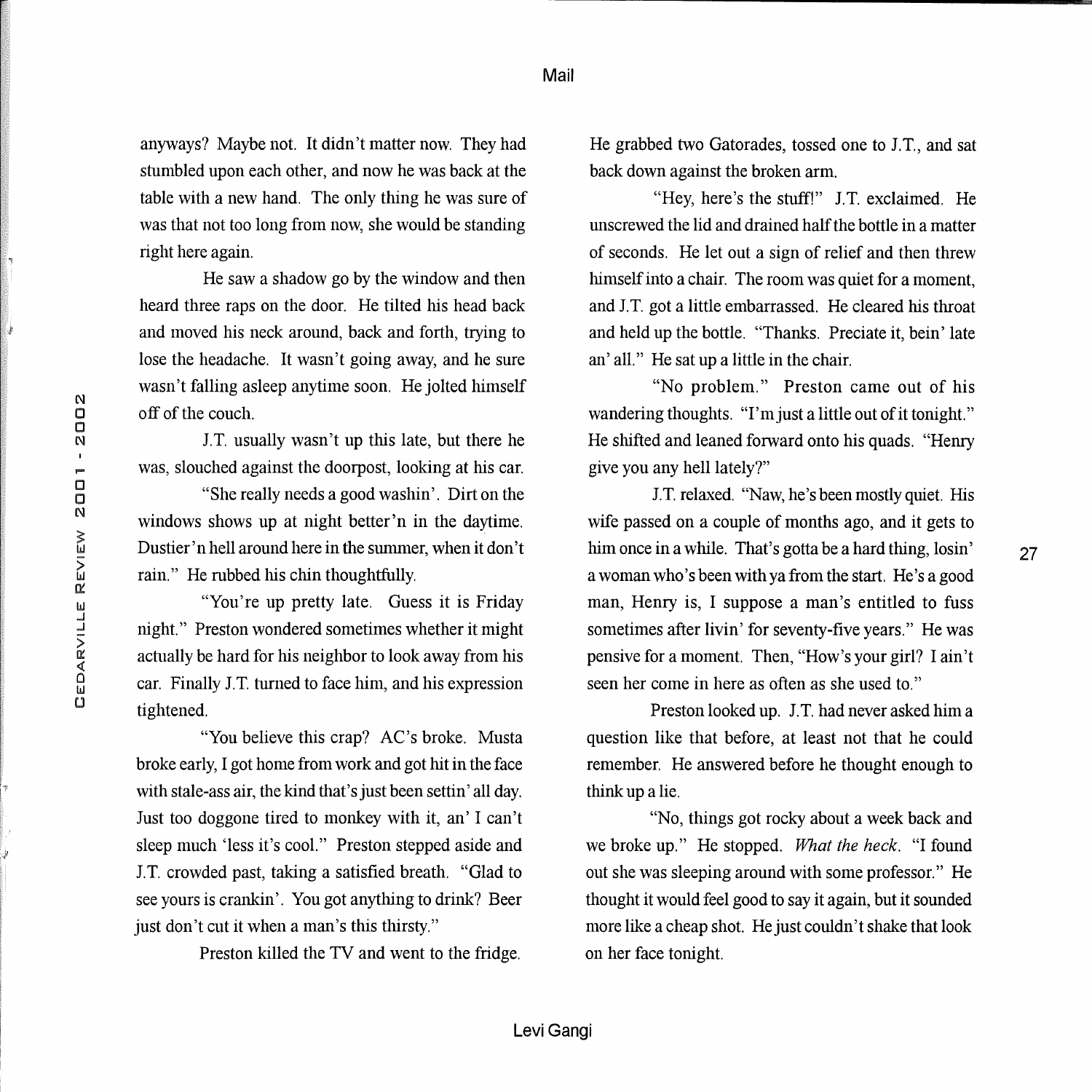Mail

J.T. was silent for a few minutes, and now Preston began to feel embarrassed. He tried to think of something to say to change the subject, but J.T. broke in first.

"You know, you're a real good guy. You gotta be kiddin' me. With all the bastards at this college, she finds you and then goes and screws you over. Damn." His face took on a determined look. He pulled at the loose threads on the arm of the chair and took a swig of Gatorade. "Damn."

J. T. had never been so adamant about anything. He always said, "Life's just a ride we're on. Ain't no good getting' hung up on all the details." Preston looked at him, unable to say anything. He kept going.

28

"She don't even know what she done to you either, I bet. It's hard to sleep cause you're stomach's all in knots. Shit, I know the feeling." He was sitting on the edge of the chair now, waving his free hand all over as his voice rose. "Then, what she'll do, because she don't give a damn what you're feelin', she'll come back around one day and she'll wanna keep things going and stir the whole thing up again when you're just gettin' over it. God, man, I'd hate to see that. They just wanna drag it all out till you don't know what to do." He took another swig and then set the bottle down beside the chair. The kitchen clock ticked loudly through the silence, breaking it in waves. Preston thought he should say something.

"We really had a lot of good times together, I just didn't see it coming. I guess that's what's getting

at me right now, me not seeing it coming. She wasn't...like that." *Ok, don't get yourself worked up again.* He forced a laugh. "It'd be nice if there was something to make it all go away for good, you know, some really bitter German lager or something."

J.T. didn't change his expression. "I'll tell you what'll cure it. You gotta drop her and clear out of the whole thing, clear out for good. She's gettin' the best of you now, but you let her keep comin' around, and you keep on hopin' for her to be the way she was, and it'll eat you alive. She didn't just step over the line, she went and leaped off the cliff. Clear out, man. She's made her bed, and you sure weren't in it, man."

Preston bobbed his head in acknowledgement while J.T. talked, amazed at what he was hearing. This was the guy who thought "real living" was watching an all-out brawl at a Richmond Renegades game. It was quiet for a few minutes after J.T. finished; a few sets of headlights scanned the window as the college kids rolled in from long nights. J.T. leaned back in the chair, looking a little spent. He finally said "Well," and wondered aloud what movies might be on this time of night. Preston fumbled through the channels until he found an old Clint Eastwood flick, and then slid down on the couch and closed his eyes. He didn't even wake up an hour later when J. T. turned off the TV and got up to leave.

Preston gathered up his senior research in the morning and put everything he needed into his backpack. It was almost finished anyways. He grabbed the remaining Gatorades and threw them in too. He